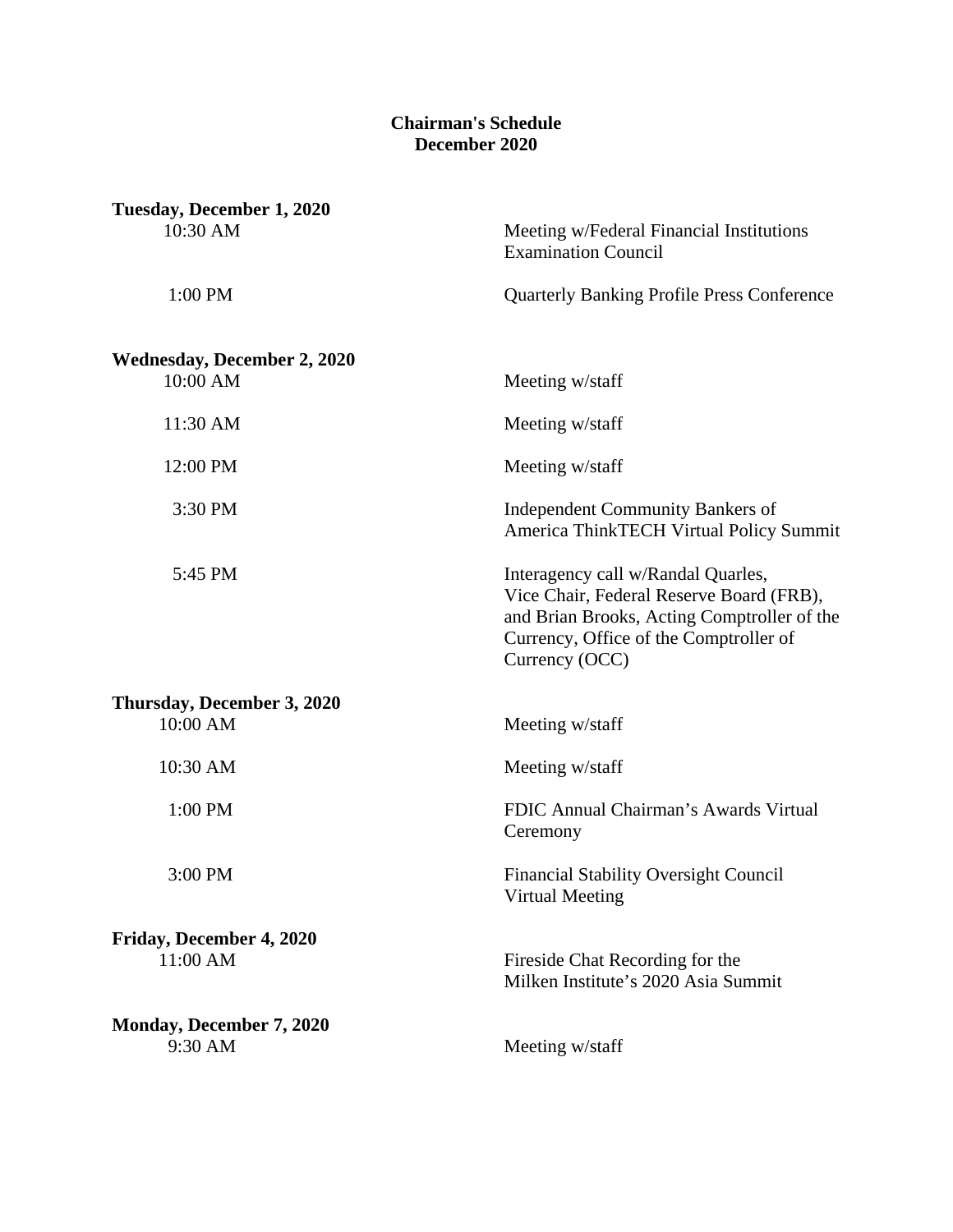| 10:30 AM                                       | Meeting w/staff                                                                                                                                                              |
|------------------------------------------------|------------------------------------------------------------------------------------------------------------------------------------------------------------------------------|
| 2:00 PM                                        | <b>Brex Bank Overview Meeting</b>                                                                                                                                            |
| 4:00 PM                                        | <b>FinCEN</b> Interagency Principals Meeting                                                                                                                                 |
| Tuesday, December 8, 2020<br>9:30 AM           | Meeting w/Catherine McGuinness, Policy $\&$<br>Resource Committee Chair, City of London<br>Corporation, and Deputy Chair of<br>TheCityUK and Miles Celic, CEO,<br>TheCityUK. |
| 12:20 PM                                       | Call w/Martin Gruenberg, Director, FDIC                                                                                                                                      |
| 1:00 PM                                        | Meeting w/staff                                                                                                                                                              |
| 4:00 PM                                        | Call w/Craig Phillips, Former Counselor to<br>the Secretary, Department of Treasury                                                                                          |
| 5:00 PM                                        | Meeting w/staff                                                                                                                                                              |
| <b>Wednesday, December 9, 2020</b><br>10:30 AM | Meeting w/staff                                                                                                                                                              |
| 1:00 PM                                        | Call w/Randal Quarles, Vice Chair, FRB,<br>and Brian Brooks, Acting Comptroller of the<br>Currency, OCC                                                                      |
| 5:30 PM                                        | Meeting w/staff                                                                                                                                                              |
| Thursday, December 10, 2020                    |                                                                                                                                                                              |
| 11:00 AM                                       | Call w/Kathy Kraninger, Director,<br><b>Consumer Financial Protection Bureau</b>                                                                                             |
| 12:45 PM                                       | <b>Community Development Bankers</b><br><b>Association 2020 Virtual Peer Forum</b>                                                                                           |
| 2:30 PM                                        | Meeting w/staff                                                                                                                                                              |
| 4:40 PM                                        | Meeting w/staff                                                                                                                                                              |
| 6:00 PM                                        | Call w/staff                                                                                                                                                                 |
| Friday, December 11, 2020                      |                                                                                                                                                                              |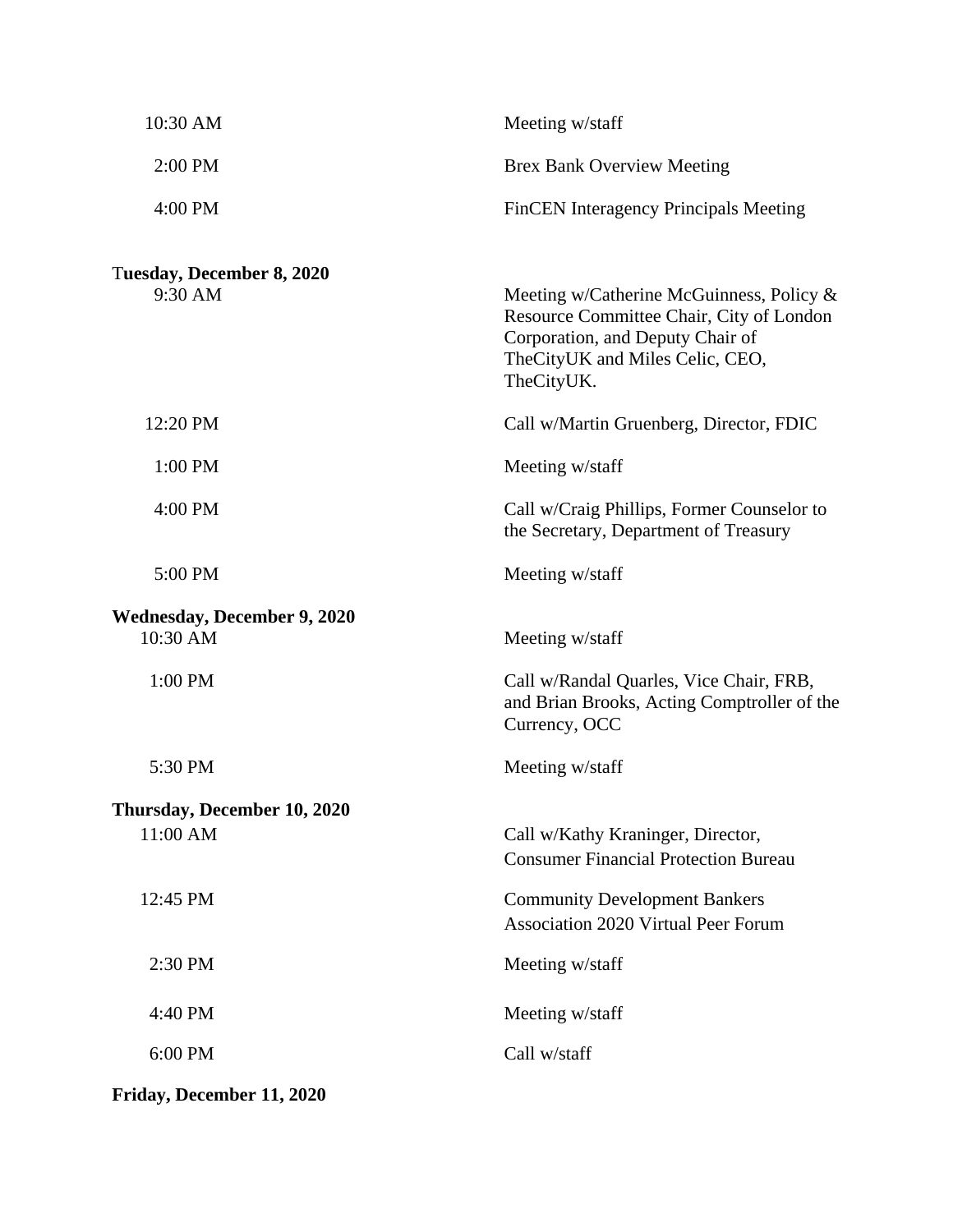| 12:00 PM                                       | Fireside Chat at The FRB's Bank<br>Supervision Past, Present, and Future<br><b>Virtual Conference</b>                                         |
|------------------------------------------------|-----------------------------------------------------------------------------------------------------------------------------------------------|
| 1:30 PM                                        | Call w/Michelle Bowman, Governor,<br><b>FRB</b>                                                                                               |
| 3:30 PM                                        | Call w/Rob Nichols, President & CEO,<br><b>American Bankers Association</b>                                                                   |
| 4:00 PM                                        | Meeting w/staff                                                                                                                               |
| Monday, December 14, 2020<br>9:30 AM           | Meeting w/staff                                                                                                                               |
| 10:30 AM                                       | Meeting w/staff                                                                                                                               |
| 11:00 AM                                       | Meeting w/staff                                                                                                                               |
| 1:00 PM                                        | Call w/Heath Tarbert, Chairman,<br><b>Commodity Futures Trading Commission</b>                                                                |
| 3:00 PM                                        | Meeting w/Iris Ikeda, Commissioner of<br>Financial Institutions, Hawaii Department of<br>Commerce and Consumer Affairs, and<br>Hawaii Bankers |
| 4:30 PM                                        | Meeting w/staff                                                                                                                               |
| 6:00 PM                                        | <b>Interagency Principals Meeting</b>                                                                                                         |
| 6:30 PM                                        | Meeting w/staff                                                                                                                               |
| Tuesday, December 15, 2020<br>10:00 AM         | FDIC Board of Directors Meeting                                                                                                               |
|                                                |                                                                                                                                               |
| 12:00 PM                                       | Meeting w/staff                                                                                                                               |
| 2:00 PM                                        | Meeting w/staff                                                                                                                               |
| <b>Wednesday, December 16, 2020</b><br>3:00 PM | Meeting w/staff                                                                                                                               |
| 4:00 PM                                        | Meeting w/staff                                                                                                                               |